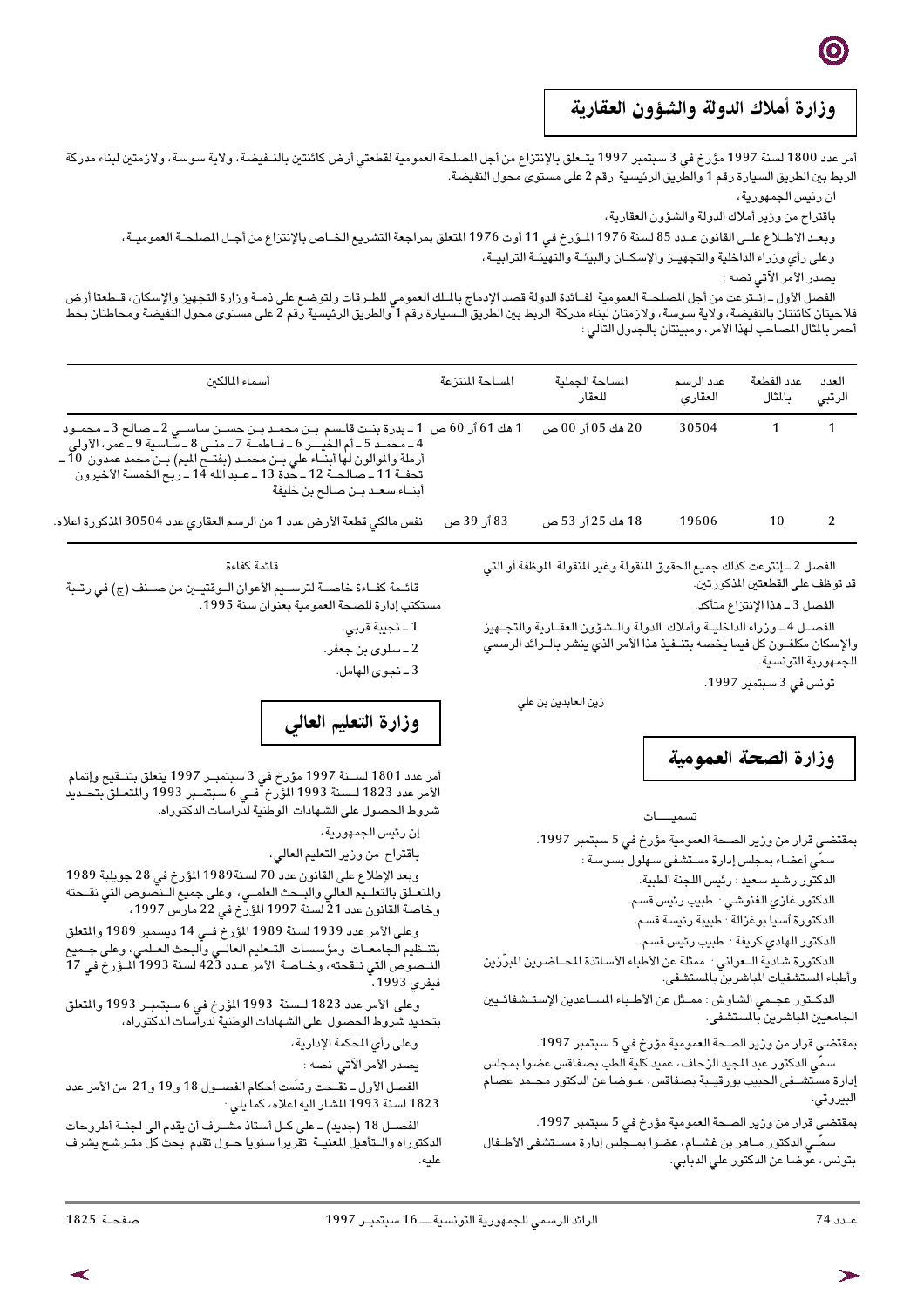وإذا اعتبرت إقامــة الطالب بمؤسسة تعلــيم وبحث أجنبية ضــرورية من قبل الأستاذ الشرف، يمكن للمؤسسة المستقبلة تعيين أستاذ مشرف مشارك في إطار اتفاقية خصوصية

وتنص هذه الإتفــاقية، المبرمة بين المؤســسات التونسـية والأجنــبية، خاصـة على الطرق البيداغوجية للإشراف المشترك على الأطروحة.

تبرم اتفاقية الإشراف المشترك على الأطروحة بعد إذن سلطة الإشراف.

الفصل 19 (جديد) ـ يمنــح عميد المؤسسـة أو مديرها الترخــيص في مناقشـة الأطروحة بعد موافقة لجنة الأطروحات والتأهيل المعنية. وتعطي هذه اللجنة رأيها بناء على التقارير التالية:

ـ تقرير نهائي إيجابي يعده الأستاذ المشرف.

ـ تقريرين يقـدمهما مقرّران تعينهمــا اللجنة للغرض من بين أسـاتــذة التعليم العالي والأساتذة المحاضرين. ويمكن أن ينتـمي أحد المقررين، عند الاقتضاء، الى جامعة أجنبية.

يجب على المترشح قـبل مناقشة أطروحته تقديم ما يثبت قيـامه بالتسجيلات السنوية المنصوص عليها بالفصل 16 من هذا الأمر.

الفصل 21 (جديد) ــ تتــم المناقشة علنا أمام لجنة مكوّنــة من خمسـة أعضـاء من بينهم رئيس اللجنة يعينهم رئيـس الجامعة باقتراح من عميد المؤسسة المعنية او مديرها وبعد الاطلاع على محضر لجنــة الأطروحات والتأهيل، وعلى التقارير الثلاثة المنصوص عليهاً بالفصـــل 19 (جديد) من هذا الأمر. ويشترك في عضوية لجنة المناقشة الأستاذ المشرف والمقرران.

ويجب أن يكون أعضاء اللجنة من المدرسين المؤهلين للإشراف على أطروحات الدكتوراه في المادة المعنية وأن يكون، زيادة عـلى ذلك، عضوان من أعضائها على الأقل، برتبة أُستاذ تعليم عال.

وتضم اللجنة عضوا تونسيا او أجنبـيا على الأقل متخصصـا في الميدان وغير منتم الى المؤسـسة المعنية.ويمكن للجـنــة الأطروحــات والتأهيـــل عــلاوة علــى ذلك، اقتــراح إضـافة عضـو غيــر جامعي الى الــلجنة يكــون مشـهودا بكفــاءته في الميـــدان مــوضوع الأطــروحة. وفي هــده الحالــة يتــمتع هــذا العــضـو بــصـوتّ استشاري.

ويتم تـعيين رئيس الـلحنة من بين الأعـضاء الجامعيـين، باستثنـاء الأستاذ المشرف على الأطروحة.

الفصل 2 ـ وزير الـتعليم العالي مكلـف بتنفيذ هذا الأمر الذي ينــشر بالرائد الرسمي للجمهورية التونسي.

تونس في 3 سبتمبر 1997.

زين العابدين بن علي

أمـر عــدد 1802 لسنـــة 1997 مـؤرخ فـي 3 سبتمـبر 1997 يتعـلق بتنـقيح وإتمــام الأمـر عــدد 1825 لســنــة 1993 الـــمؤرخ في 6 ســبتمــبر 1993 والمتعـلق بضبط النـظام الأسـاسـي الخاص بســلك المدرسـين البــاحثيــن التــابعين للحامعات.

إن رئيس الجمهورية،

باقتراح من وزير التعليم العالي،

وبعد الإطــلاع على القــانون عدد 112 لسـنــة 1983 المؤرخ في 12 ديســـمبر 1983 والتحلـق بضبــط النــظام الأساســي العــام لأعوان الدولــة والجمــاعات<br>العــمومية المــلية والمؤســسات العمــومية ذات الــصـبغة الإداريــة، وعلى جمــيع<br>العــمومية المــلية والمؤســسات العمــومية ذات الــصـبغة الإداري النصوص التي نقحته أو تممتــه وخاصـة القانون عدد 97 لسـنة 1992 المؤرخ في 26 أكتوبر 1992،

وعلى القانــون عدد 70 لسنة 1989 المؤرخ في 28 جويليــة 1989 والمتعلق بالتعـليم العالي والــبحث العلمي، وعـلى جميع النــصوص التي نقحــته وخاصة القانون عدد 21 لسنة 1997 المُّرِخ في 22 مارس 1997،

وعلى الأمرعدد 1939 لسنة 1989 المؤرخ فـي 14 ديسمبر 1989 والمتعلق بتنــظيم الـجامــعات ومؤسسـات الــتعليــم الـعالي والّــبحث الـعلــمي، وعلى جــميـع النــصـوص التي نــقحته وخــاصـة الأمر. عــدد 423 لسـنة 1993 الــؤرخ في 17 .<br>فيفر*ى* 1993،

وعلى الأمر عدد 1825 لـسنة 1993 المؤرخ في 6 سبتمبـر 1993 والمتعلق بضبط النظام الأساسي الخاص بسلك المدرسين الباحثين التابعين للجامعات، و على رأى المحكمة الإدارية.

يصدر الأمر الآتى نصه :

الفصل الأول-نقحت وتممت أحكام الفصول 10 و16 و27 و31 و35 و40 من الأمر عدد 1825 لسنة 1993 المؤرخ في 6 سبتمبر 1993، والمشار اليه اعلاه كما يلي :

الفصـل 10 (جديد) ـ تعرض مـلفات الترشــح للنظر عـلى لجنة استـشارية وطنية في كل مادة تتركب من :

أ ــ ثلاثة أساتذة للـتعليم العالي ينتخـبهم مجموع أساتذة التعلـيم العالي في المادة المعنــية حسب التراتيــب التيّ تحدد بقرار من وريــر التعليم العــالى. ولكيّ تكون الإنــتخابات صـحــيحة يجـب أن تشـارك في التــصـويت الأغلبــية المطلّــقة منّ أستاذة التعليم العالي في المادة المعنيــة. وإذا لم يتوفر هذا النصـاب تنظم إنتخابات جديدة حسب نفس الشروط فى أجل 15 يوما. وإذا لم تشارك هذه الأغلبية المطلقة في الانتخابات الثانية، يتم تعيّين الأعضاء من قبل وزير التعليم العالي.

ب ــ أسـتاذين للـتــعليم العالي يعينهـما وزير التعليم العالــي، ويمكن أن يكونا<br>عند الضرورة تابعين الى جامعات أجنبية.

يعين الوربير أحد أعضـاء اللـجنة المشـار اليها اعلاه بصـفة رئيس.

الفصل 16 (جديد) ـ تعرض ملفات الترشح لـلنظر على لجنة انـتداب وطنية في كل مادة تتركب من :

أ ـ ثلاثة أساتذة للـتعليم العالي ينتخـبهم مجموع أساتذة التعلـيم العالي في المادة المعنية حسب التراتيب التي تحدد بقرار من وزير التعليم العالي. ولكي تكونَ الإنتخابــات صـحيحة يجب أن تــْشـارك فى التصويت الأغــلبية المطلقـّـة من أُسـاتذة التعليم العالـي في المادة المعنية. وإذا لم يتوفر هذا النصـاب تنــظم انتخابات جديدة ب نفس الشــروط في أجل 15 يوما. وإذا لم تشارك هذه الأغلبيــة المطلقة فى الانتخابات الثانية، يتم تعيين الأعضاء من قبل وزير التعليم العالي.

ب ــ أستاذين للتعليم العالي يعينهما وزير التعليم العالي، ويمكن أن يكونا عند الضرورة تابعين الى جامعات أجنبية.

يعين الوزير أحد أعضاء اللجنة المشار اليها اعلاه بصفة رئيس.

الفصل 27 (جديد) - تعرض ملفات الترشح للنظر على لجنة انتداب وطنية في كل مادة تتركب من :

أ ـ ثلاثة أساتذة للتعليم العالي أو أساتذة محاضرين ينتخبهم مجموع أساتذة التعليم العالـي والأساتذة المحاضرين في المادة المعنية حسب الـتراتيب التي تحدد بقرار من وزير التعليم العالي. ولكي تكون الانتخابات صحـيحة يجب أن تشارك<br>في التصويت الأغلبية المطلقة من أســاتذة التعليم العالي او الأسـاتذة المحاضرين<br>في المادة المعنــية. وإذا لم يتوفر هذا النصـــاب تنظم انتخابات جديــ الشَّروط فـي أجل 15 يوما. وإذا لم تشــارك هذه الأغلبية المــطلقة في الانتــخابات الثانية، يتم تعيين الأعضاء من قبل وزير التعليم العالي.

ب ــ أستاذين للتـعليم العالي أو أستاذين مــحاضرين يعينهما وزيـر التعليم العالي، ويمكن ان يكونا عند الضرّورة تابعين الى جامعات أجنبية.

يعين الوزير أحد أعضاء اللجنة المشار اليها اعلاه بصفة رئيس.

الفصل 31 (جديد) : بالـنسبة إلى المساعدين المنتدبين طبـقا للفصول من 32 إلى 37 أدنــاه والذين ناقــشوا أصروحــة الدكتوراه والــذين وقـع تــرسـيمـهــم في رتبتهم، تعرض ملفات إرتقائهم إلى رتبة أستــاذ مسـاعد على لجنة ترقية لتقييمهاً. وتقوم بوظيفة لجنبة الترقية نبفس اللجنة المكلفة بانبتداب الأساتذة المسباعدين المنصــوص عليها وعــلى تركيبــتها بالفــصل 27 السـابق ذكــره. وتبت اللـجــنة في مطالب الترقية بناء على تقريرين يعدهما إثنان من أعضائها.

يسمى الأساتذة المساعدون الذين وقحت ترقيتهم حسب مقتضيات هذا الفصــل، بقرار من وزيــر التعلــيم العالي بــداية من تاريــخ إختتام مــداولات لـجنة الترقية.

الفصل 35 (جديد) : تعرض ملفات الترشح للنظر على لجنة انتداب وطنية في كل مادة بالـنسبة إلى مجموع مـؤسسات التعليم الـعالي والبحث المعنـية بالأمر، وهي تترکب من :

أ ـ ثلاثة أساتذة للتعليم العالـي أو أساتذة محاضرين أو أساتـذة مساعدين ينتخبهم مجموع مدرسي المادة المعنية لنفس هذه الرتب حسب التراتيب التي تحدد بقرار من وزير التعلــيم العالي. ولكي تكون الإنتخابات صـحــيحة يجب أن تشارك في التصويت الأغلبــية المطلقة من مدرسـي المادة المعنية المنتــمين لنفس هذه الرتب. وإذا لم يشارك فـي التصويت أساتذة التـعليم العالي أو الأســاتذة المحاضرون أو الأساتذة المساعدون تنظم انــتخابات جديــدة حسبٌ نفس الشــروط في أجل 15 يوما. وإذا لـم تشارك هذه الأغـلبية المـطلقة فـى الإنتخابـات الثانيــة، يتّم تعـيين الأعضاء من قبل وزير التعليم العالي.